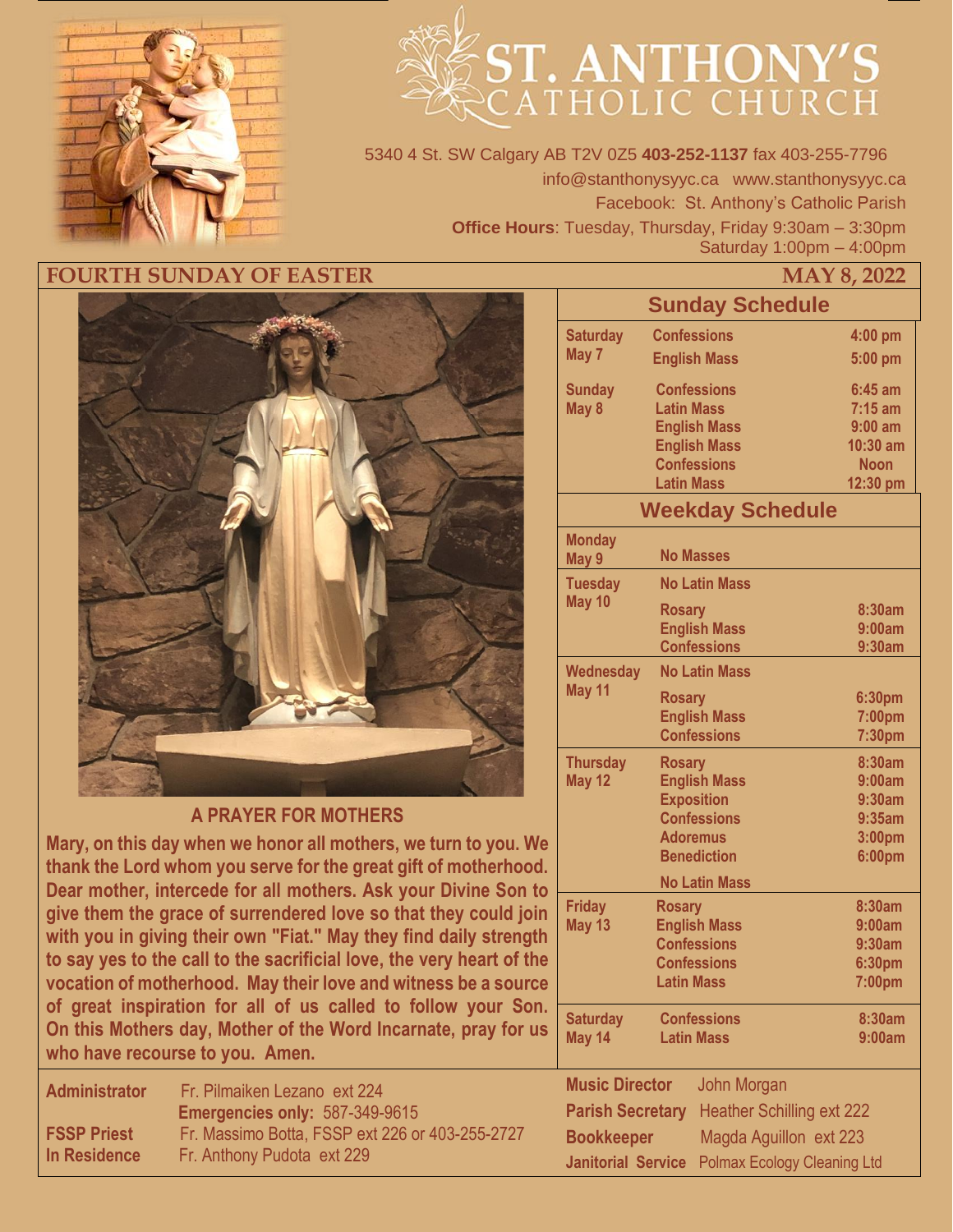Pastoral Notes

#### **The Good Shepherd**

The fourth Sunday of Easter is known in our Liturgical Calendar as the Good Shepherd Sunday. So, on this Sunday the Church, the People of God, reflect on the meaning of God's call and pray for vocations.

It is providential that this Sunday coincides with Mother's Day. Why? Because it is the prayers of mothers, the care they provide, and the way mothers nourish children that fosters that first encounter with God. This is not meant to take away the credit that is due to fathers. Mothers play an important role in the faith journey of their children. Let us take for example St. Augustine, and how his faith was enkindled by his mother. St. Monica, with her tireless prayers to God, helped to open the heart of the restless Augustine. Our Lady is a great example of how children listen to mothers; at the wedding feast at Cana, she tells her Son that the bride and groom ran out of wine, and Our Lord performs His very first miracle.

Families, mothers, and fathers, are the very fabric of our Church. It is in the family environment that many priests and religious first encountered the call to serve the Lord. It is in the midst of the family that children first recognize the gentle voice of the Lord calling them to Him.

Let us ask the Lord to provide shepherds after His own heart. Let us ask the Lord to shower His blessings and graces upon all families, so as Domestic Church, each family may foster and kindle the light of service on their children.

## **Healing Corner**

Lord, help me to know and love Your gentle voice throughout my daily life. May that voice overwhelm all others that compete for my attention. I choose You, dear Lord, as my one Shepherd and guide. Jesus, I trust in You. **Amen**.

#### **The Kid's Bulletin**

**[https://thekidsbulletin.files.wordpress.com/2022/04/the-kids](https://thekidsbulletin.files.wordpress.com/2022/04/the-kids-bulletin-easter-4.pdf)[bulletin-easter-4.pdf](https://thekidsbulletin.files.wordpress.com/2022/04/the-kids-bulletin-easter-4.pdf)**

**Children's Liturgy of the Word with Miss Heidi (Catholic TV) <https://www.catholictv.org/childrens-liturgy.html>**



#### **Our Blessed Mother Mary**

**During the month of May we will resume our Devotion to Our Lady of Perpetual Help on Wednesday evenings beginning with the rosary at 6:30pm.**

**As the month of May is devoted to Our Blessed Mother Mary we will pray the** 

**rosary beginning 30 minutes prior to each daily Mass.**



#### **[CCCB Daily Readings](http://ec2-34-245-7-114.eu-west-1.compute.amazonaws.com/daily-texts/reading/2022-05-08)**

Psalm: 100 Gospel: John 10.27-30

First Reading: Acts 13.14, 43-52 Second Reading: Revelation 7.9, 14b-17

St. Anthony's Updates

**Our Lady of the Cape will visit St. Anthony's Church on Monday, May 23 from 7 to 9pm**. Please plan to join us for Mass, the rosary and veneration of Our Lady.

**Weekday Confession schedule change.** As we are praying the rosary prior to the English weekday Masses, confessions will be available after the Masses.

**Fr. Botta will be attending the Calgary Diocese Priest's Retreat May 9 to 13**. There will not be a Latin Mass on Tuesday, Wednesday, and Thursday. Please pray for our priests on retreat.

St. Anthony's **Knights of Columbus** and St. Anthony's Parish will be selling **ROSES for Mothers Day** this weekend after every Mass for \$5 a ROSE. All proceeds go to the **Calgary PRO LIFE Association**. THANK YOU all for your support and may God bless everyone.

We welcome the **Seeds of the Word Sisters** to St. Anthony's this weekend. They will be making their **Compendium of Lectio Divina** available for purchase in support of their mission to spread the Word of God in Calgary and throughout the world.

Our **St. Anthony's SSVP Hamper Ministry** will hand out grocery bags on May 7/8 to request food and monetary donations for our **Easter Food Drive on Sunday, May 14/15**. The next Hamper Day is May 28.

## **Livestream Sunday 10:30am**

<https://www.youtube.com/c/StAnthonysCatholicChurchCalgaryAB>

[Facebook.com/stanthonysyyc](https://www.facebook.com/stanthonysyyc/) or Telus Optik 877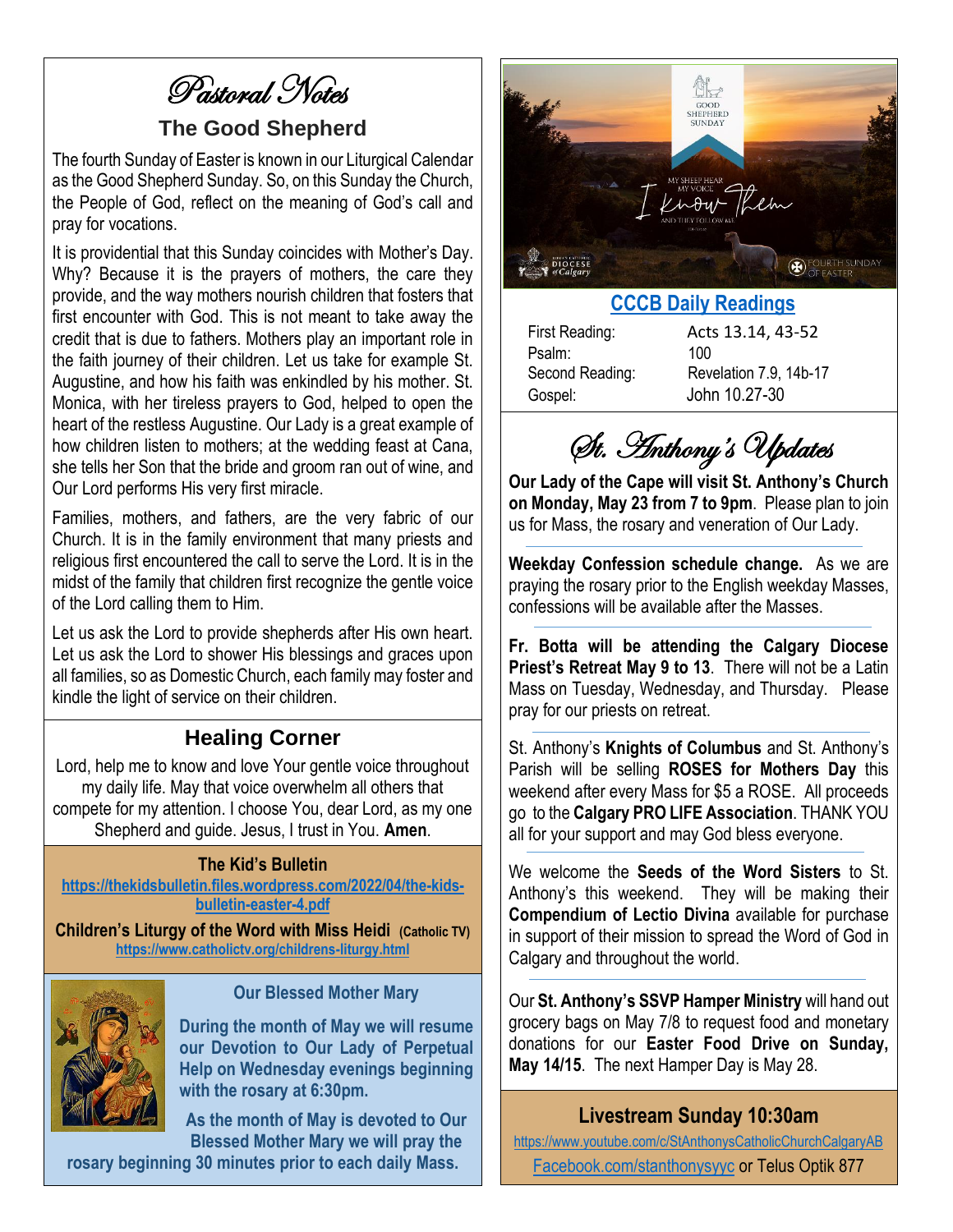## **MASS INTENTIONS**

| Sunday, May 8                                                       |                                     |                                                                                                              |
|---------------------------------------------------------------------|-------------------------------------|--------------------------------------------------------------------------------------------------------------|
| 7:15am Latin<br>9:00am English<br>10:30am English<br>12:30 pm Latin | SI<br>SI<br>SI<br>RIP<br><b>RIP</b> | <b>FSSP</b><br>All Parishioners<br>Jose Alejandro Quintana Castro<br>Julieta Balajadia<br>Vincent A.G. Testa |
| Monday, May 9                                                       |                                     | No Masses                                                                                                    |
| Tuesday, May 10<br>7:00am Latin<br>9:00am English                   | <b>RIP</b>                          | No Mass<br>Peter Brown                                                                                       |
| Wednesday, May 11<br>12:00pm Latin<br>7:00pm English                | SI                                  | No Mass<br>Fr. John Petravicius                                                                              |
| Thursday, May 12<br>9:00am English<br>7:00pm Latin                  | SI                                  | Fr Patrick O'Neill<br>No Mass                                                                                |
| Friday, May 13<br>9:00am English<br>7:00pm Latin                    | SI<br>SI                            | Roddie MacRae<br><b>Thomas David Boutros</b>                                                                 |
| Saturday, May 14<br>9:00am Latin<br>5:00pm English                  | RIP -<br>SI                         | Carol Tholenaer<br><b>All Parishioners</b>                                                                   |

#### **LATIN MASS CALENDAR**

**Sunday, May 8 Sunday, May 15 Sunday, May 22** 2<sup>nd</sup> CL Third Sunday after Easter 2<sup>nd</sup> CL Fourth Sunday after Easter 2<sup>nd</sup> CL Fifth Sunday after Easter

# **LET US PRAY FOR THE SICK**

Lorenzo, Dennis and Jerelyn Aldon, Joyce Cashen, Rose Dourado, Morris Drydyk, Lois Goodfellow, Eloise Killam, Helen Krizan, Evelyn Manser, Carter McLachalan, Johnson Mont, Charlene Munn, Roland Nincheri, Fr. John Petravicius, Veronica Wong, and Colleen Yeh

**May the Lord grant them healing, comfort, and peace**.

#### **REST IN PEACE Antonio Garcia and Jeannita Thibodeau Our heartfelt sympathies to their families.**

May their souls and the souls of all the faithful departed, through the mercy of God, rest in peace.



On this **Good Shepherd Sunday** we celebrate the **World Day of Prayer for Vocations**. Pray for an increase in vocations to the priesthood, diaconate, and religious life, especially for our diocese, that God will raise up good shepherds

in our midst**. If God is calling you, to be a priest, religious or deacon, visit**: **[catholicyyc.ca/vocations](http://www.catholicyyc.ca/vocations)**



## **WEEKLY ADORATION**

**Thursday May 12 10 am – 6 pm Adoremus 3pm**

**If there is anything you need, pray for it. Philippians 4:6** 

[Red Altar Candle Offering](https://stanthonysyyc.ca/wp-content/uploads/2020/10/RED-ALTAR-CANDLE-OFFERING.pdf)

**Adoration Chapel - Friday & Saturday 8am – 8pm**  Register at**: [adoration@stanthonysyyc.ca](mailto:adoration@stanthonysyyc.ca)**



This Sunday we are observing the **World Day of Vocations**, also known as "**Good Shepherd Sunday**." The purpose of this day is to publicly fulfill the Lord's instruction to, "Pray to the Lord of the harvest to send labourers into his harvest" (Mt 9:38; Lk 10:2). Please pray that young men and women hear and respond generously to the Lord's call to the priesthood, diaconate, religious life, societies of apostolic life or secular institutes. The Diocese of Calgary also asks you to **give generously for a special collection today**, to help with formation and education of our seminarians and those in the permanent diaconate program. To donate online, you can visit [https://www.catholicyyc.ca/donatevocations.](https://www.catholicyyc.ca/donatevocations)

**Our parish relies on your regular offertory giving for maintenance and growth and outreach. Thank you for your generosity. E-transfer:** isupport@stanthonysyyc.ca



**Pre-Authorized Withdrawal registration** & **Credit Card donations:** [stanthonysyyc.ca/donation](https://stanthonysyyc.ca/donation/)

**Mail cheques to:** 5340 4 Street SW, Calgary, T2V 0Z5